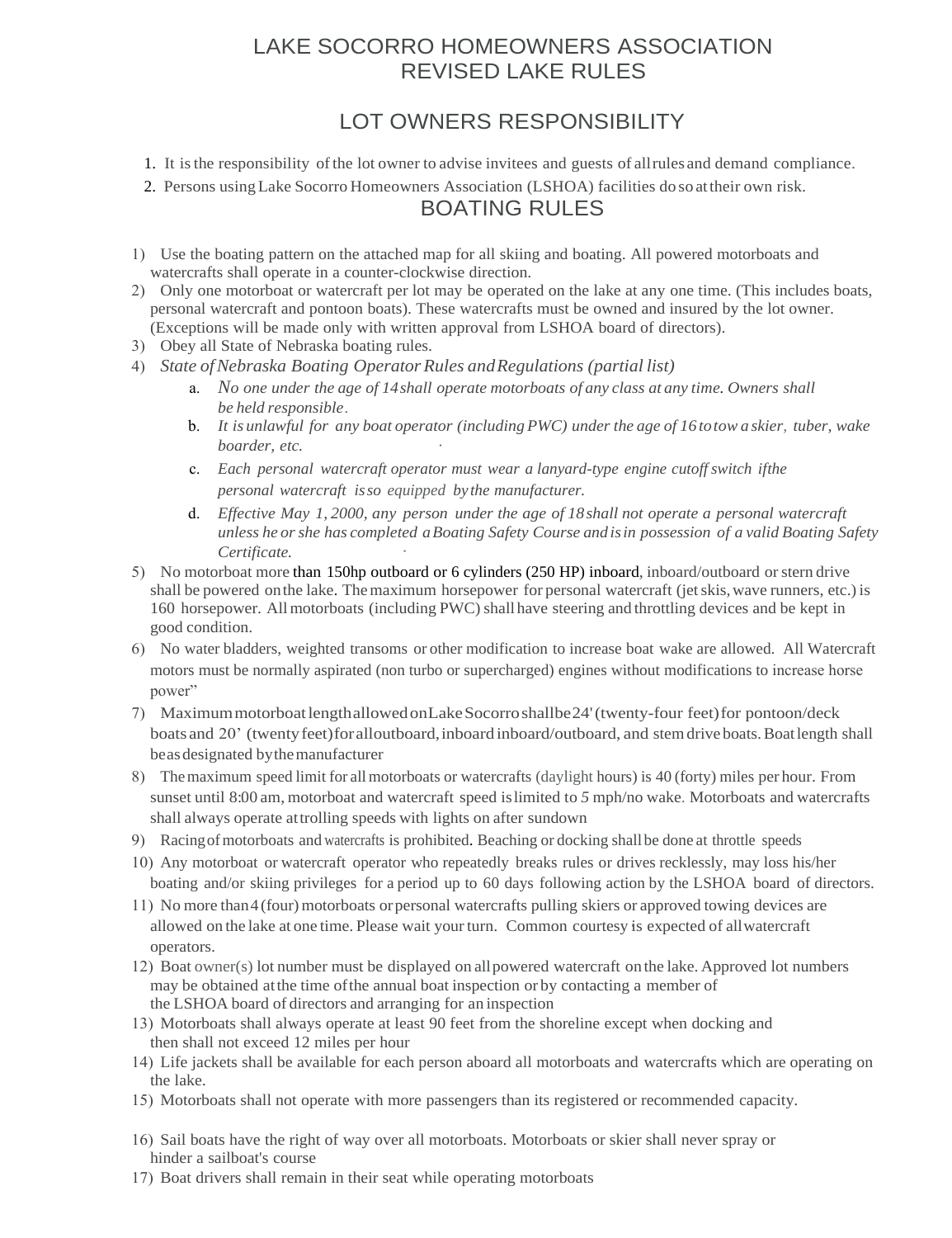- 18) Any boating accident resulting in more than \$500 in property damage or injury must be reported to the Nebraska Games and Park Commission
- 19) The towing of inflatable non-steerable flotation devices (inner tubes, etc.) is not allowed. The towing of flotation devices specifically manufactured for pulling behind a watercraft is permitted. The lot owner, boat driver, and anyone being towed, do so at their own risk
- 20) Canoes, rafts, tubes, paddle boats, and other devices, unless being towed and are not readily recognized as watercrafts, are not permitted beyond 50 feet from the shoreline
- 21) In the areas marked by buoys or signs indicating ''No Wake", motorboats or PWC speed is limited to 5 mph/no wake

### WATERSKIING

- 1) No motorboat or watercraft shall be operated with trailing tow ropes. All tow ropes shall be retrieved as quickly as possible after skiing. No down ropes shall block the passage of an oncoming watercraft.
- 2) An effort must be made to warn oncoming watercraft of a person in the water. The state required fluorescent flag should be used.
- 3) The maximum allowable length of a tow rope shall be 75 feet
- 4) Motorboats shall be limited to a maximum of two towlines at one time and only when there is a maximum of one other watercraft in use.
- 5) Watercraft shall not follow other watercraft pulling skiers closer than 200 feet from the person being pulled
- 6) In the case of a downed skier, all other watercrafts shall immediately reduce speed and operate away from the downed skier.
- 7) Any person being towed by a watercraft shall wear a Coast Guard approved life preserver of a suitable size for that person.

8)Skiers shall never spray other boats, skiers, docks, and swimmers.

### **SWIMMING**

- 1) All swimming shall be done within 30 feet from shoreline. Swimming across the lake or in the center shall be done with a suitable life jacket and when the lake is not being used by any watercrafts .
- 2) Non-swimmers shall not use the lake unless accompanied by a swimmer capable of making a save.
- 3) Children 12 years old and younger must be attended at all times while in the water and MUST wear a lifejacket.

### FISHING

- 1) Fishing is allowed on Lake Socorro by the lot owners and their guests only. Do not fish on other lots without obtaining permission from that lot owner.
- 2) Lake Socorro has been approved as a Non-Public Lake Association with special rules that can be enforced by Nebraska Games & Parks Commission.
- 3) State fishing rules apply to all areas and game wardens have access.